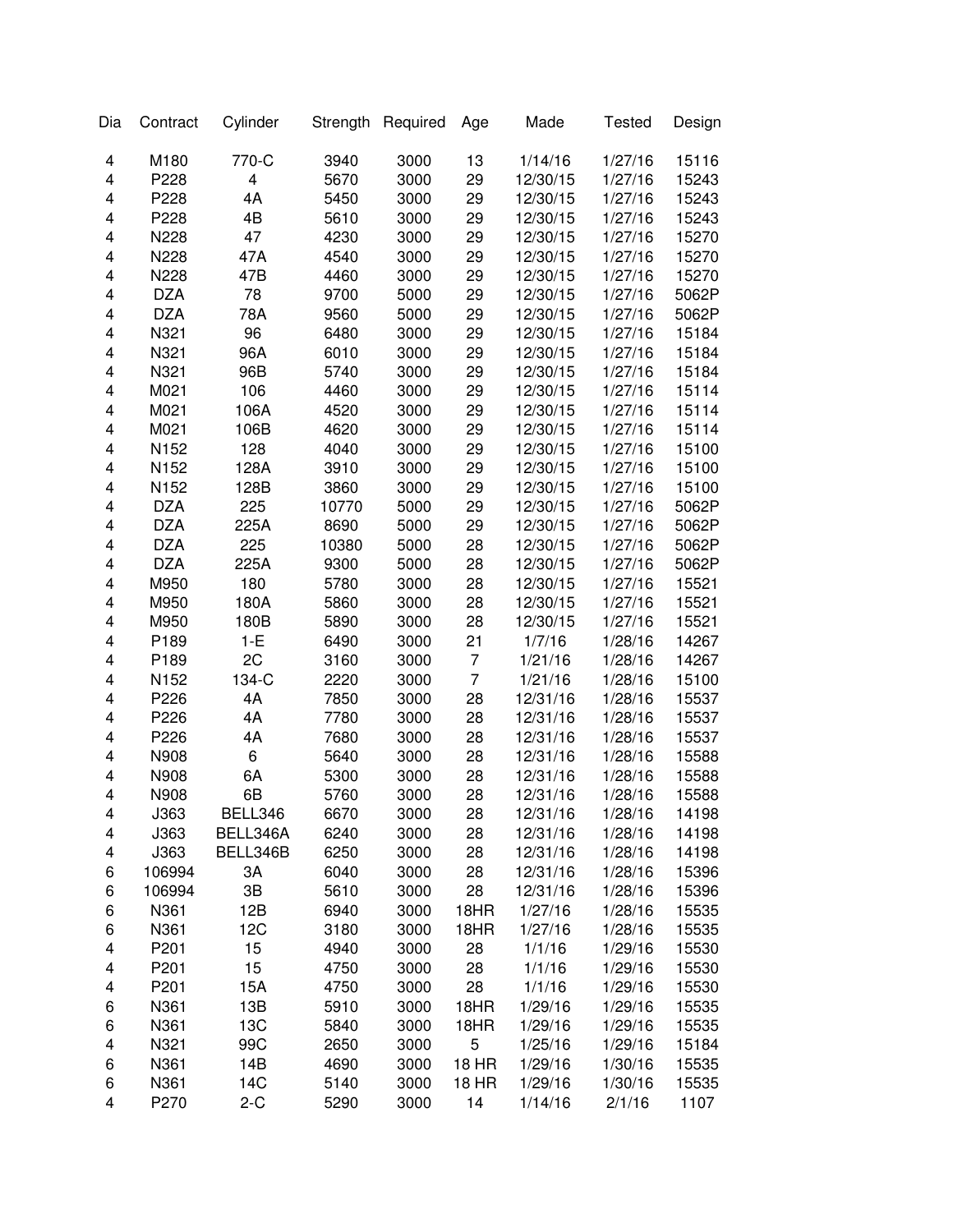| 4 | P270       | $2-D$                   | 5090  | 3000 | 18 | 1/14/16 | 2/1/16 | 1107  |
|---|------------|-------------------------|-------|------|----|---------|--------|-------|
| 4 | P270       | $2-E$                   | 5450  | 3000 | 18 | 1/14/16 | 2/1/16 | 1107  |
| 4 | M180       | 772-C                   | 3570  | 3000 | 7  | 1/25/16 | 2/1/16 | 15116 |
| 4 | <b>DZA</b> | $BT-1$                  | 11670 | 9000 | 28 | 1/4/16  | 2/1/16 | 5068A |
| 4 | <b>DZA</b> | BT-1A                   | 11570 | 9000 | 28 | 1/4/16  | 2/1/16 | 5068A |
| 4 | <b>DZA</b> | $BT-1B$                 | 12550 | 9000 | 28 | 1/4/16  | 2/1/16 | 5068A |
| 4 | <b>DZA</b> | $DP-1$                  | 9880  | 5000 | 28 | 1/4/16  | 2/1/16 | 5062P |
| 4 | <b>DZA</b> | DP-1A                   | 9960  | 5000 | 28 | 1/4/16  | 2/1/16 | 5062P |
| 4 | <b>DZA</b> | $DP-1B$                 | 10040 | 5000 | 28 | 1/4/16  | 2/1/16 | 5062P |
| 4 | P180       | 1                       | 4910  | 4000 | 28 | 1/4/16  | 2/1/16 | 15586 |
| 4 | P180       | 1A                      | 6470  | 4000 | 28 | 1/4/16  | 2/1/16 | 15586 |
| 4 | P180       | 1B                      | 5780  | 4000 | 28 | 1/4/16  | 2/1/16 | 15586 |
| 4 | <b>DZA</b> | $BT-2$                  | 11400 | 9000 | 28 | 1/4/16  | 2/1/16 | 5068A |
| 4 | <b>DZA</b> | BT-2A                   | 10680 | 9000 | 28 | 1/4/16  | 2/1/16 | 5068A |
| 4 | <b>DZA</b> | BT-2B                   | 11120 | 9000 | 28 | 1/4/16  | 2/1/16 | 5068A |
| 4 | P201       | 16                      | 8080  | 9000 | 30 | 1/2/16  | 2/1/16 | 15530 |
| 4 | P201       | 16A                     | 8050  | 9000 | 30 | 1/2/16  | 2/1/16 | 15530 |
| 4 | P201       | 16B                     | 8020  | 9000 | 30 | 1/2/16  | 2/1/16 | 15530 |
| 4 | N321       | 97                      | 6670  | 3000 | 28 | 1/4/16  | 2/1/16 | 15184 |
| 4 | N321       | 97A                     | 5870  | 3000 | 28 | 1/4/16  | 2/1/16 | 15184 |
| 4 | N321       | 97B                     | 6730  | 3000 | 28 | 1/4/16  | 2/1/16 | 15184 |
| 4 | M180       | 774-C                   | 3780  | 3000 | 7  | 1/26/16 | 2/2/16 | 15116 |
| 4 | <b>DZA</b> | $DP-2$                  | 9490  | 5000 | 28 | 1/5/16  | 2/2/16 | 5062P |
| 4 | <b>DZA</b> | DP-2A                   | 10020 | 5000 | 28 | 1/5/16  | 2/2/16 | 5062P |
| 4 | <b>DZA</b> | DP-2B                   | 9320  | 5000 | 28 | 1/5/16  | 2/2/16 | 5062P |
| 4 | 115745     | $\overline{c}$          | 5840  | 3000 | 28 | 1/5/16  | 2/2/16 | 15485 |
| 4 | 115745     | 2A                      | 5990  | 3000 | 28 | 1/5/16  | 2/2/16 | 15485 |
| 4 | 115745     | 2B                      | 6200  | 3000 | 28 | 1/5/16  | 2/2/16 | 15485 |
| 4 | 106578     | $\overline{\mathbf{4}}$ | 5760  | 3000 | 28 | 1/5/16  | 2/2/16 | 15562 |
| 4 | 106578     | 4A                      | 5760  | 3000 | 28 | 1/5/16  | 2/2/16 | 15562 |
| 4 | 106578     | 4B                      | 5530  | 3000 | 28 | 1/5/16  | 2/2/16 | 15562 |
| 4 | P228       | 5                       | 5780  | 3000 | 28 | 1/5/16  | 2/2/16 | 15243 |
| 4 | P228       | 5A                      | 5400  | 3000 | 28 | 1/5/16  | 2/2/16 | 15243 |
| 4 | P228       | 5B                      | 5250  | 3000 | 28 | 1/5/16  | 2/2/16 | 15243 |
| 4 | P269       | 6                       | 7350  | 3000 | 28 | 1/5/16  | 2/2/16 | 15494 |
| 4 | P269       | 6A                      | 7090  | 3000 | 28 | 1/5/16  | 2/2/16 | 15494 |
| 4 | P269       | 6B                      | 7210  | 3000 | 28 | 1/5/16  | 2/2/16 | 15494 |
| 4 | P267       | 7                       | 5150  | 4000 | 28 | 1/5/16  | 2/2/16 | 15508 |
| 4 | P267       | 7A                      | 5170  | 4000 | 28 | 1/5/16  | 2/2/16 | 15508 |
| 4 | P267       | 7B                      | 5120  | 4000 | 28 | 1/5/16  | 2/2/16 | 15508 |
| 4 | N361       | 10                      | 8670  | 3000 | 28 | 1/5/16  | 2/2/16 | 15535 |
| 4 | N361       | 10A                     | 10040 | 3000 | 28 | 1/5/16  | 2/2/16 | 15535 |
| 4 | N361       | 10B                     | 9220  | 3000 | 28 | 1/5/16  | 2/2/16 | 15535 |
| 4 | N201       | 48-A                    | 8180  | 3000 | 28 | 1/5/16  | 2/2/16 | 11282 |
| 4 | N201       | 48-A                    | 7280  | 3000 | 28 | 1/5/16  | 2/2/16 | 11282 |
| 4 | N201       | 48-A                    | 9340  | 3000 | 28 | 1/5/16  | 2/2/16 | 11282 |
| 4 | M384       | 92                      | 6180  | 4000 | 28 | 1/5/16  | 2/2/16 | 13390 |
| 4 | M384       | 92A                     | 6250  | 4000 | 28 | 1/5/16  | 2/2/16 | 13390 |
| 4 | M384       | 92B                     | 6600  | 4000 | 28 | 1/5/16  | 2/2/16 | 13390 |
| 4 | M950       | 181                     | 7740  | 3000 | 28 | 1/5/16  | 2/2/16 | 15520 |
| 4 | M950       | 181A                    | 8160  | 3000 | 28 | 1/5/16  | 2/2/16 | 15520 |
| 4 | M950       | 181B                    | 8380  | 3000 | 28 | 1/5/16  | 2/2/16 | 15520 |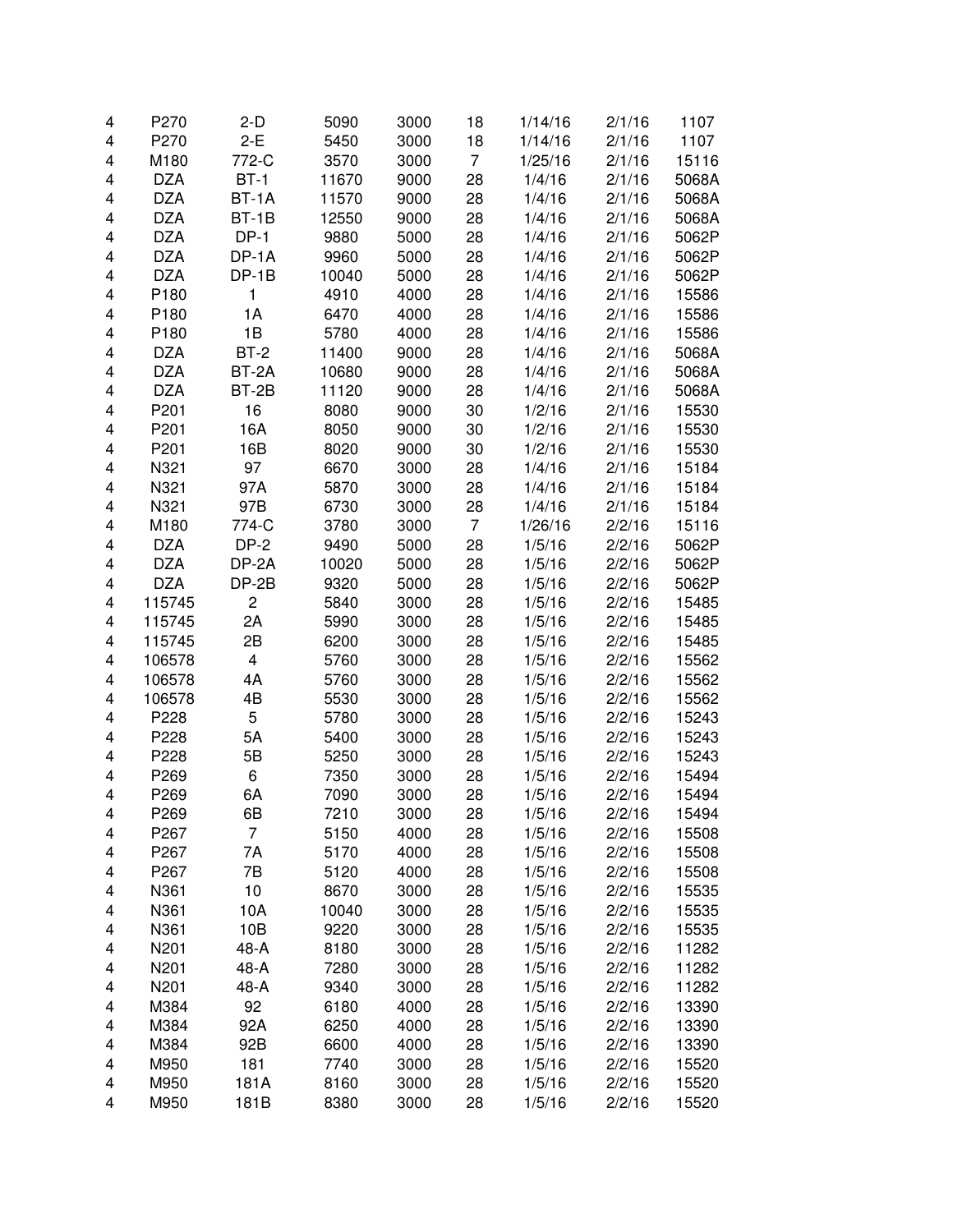| 4 | M305   | $F-212$        | 8060  | 4000 | 28 | 1/5/16  | 2/2/16 | 11453 |
|---|--------|----------------|-------|------|----|---------|--------|-------|
| 4 | M305   | F-212A         | 7650  | 4000 | 28 | 1/5/16  | 2/2/16 | 11453 |
| 4 | M305   | F-212B         | 8560  | 4000 | 28 | 1/5/16  | 2/2/16 | 11453 |
| 6 | L264   | 1085           | 5780  | 3000 | 28 | 1/5/16  | 2/2/16 | 15396 |
| 6 | L264   | 1085A          | 5320  | 3000 | 28 | 1/5/16  | 2/2/16 | 15396 |
| 4 | M305   | DR-222         | 10370 | 4000 | 28 | 1/5/16  | 2/2/16 | 13387 |
| 4 | M305   | <b>DR-222A</b> | 10610 | 4000 | 28 | 1/5/16  | 2/2/16 | 13387 |
| 4 | M305   | <b>DR-222B</b> | 10660 | 4000 | 28 | 1/5/16  | 2/2/16 | 13387 |
| 4 | L041   | 254-A          | 6310  | 4000 | 28 | 1/5/16  | 2/2/16 | 15278 |
| 4 | L041   | 254-A          | 6940  | 4000 | 28 | 1/5/16  | 2/2/16 | 15278 |
| 4 | L041   | 254-A          | 6640  | 4000 | 28 | 1/5/16  | 2/2/16 | 15278 |
| 4 | M305   | DR-269         | 6610  | 3000 | 28 | 1/5/16  | 2/2/16 | 13108 |
| 4 | M305   | <b>DR-269A</b> | 7150  | 3000 | 28 | 1/5/16  | 2/2/16 | 13108 |
| 4 | M305   | <b>DR-269B</b> | 7520  | 3000 | 28 | 1/5/16  | 2/2/16 | 13108 |
| 4 | M180   | 765            | 6570  | 3000 | 28 | 1/5/16  | 2/2/16 | 14267 |
| 4 | M180   | 765A           | 6510  | 3000 | 28 | 1/5/16  | 2/2/16 | 14267 |
| 4 | M180   | 765B           | 6410  | 3000 | 28 | 1/5/16  | 2/2/16 | 14267 |
| 6 | M401   | 74             | 8800  | 3000 | 28 | 1/6/16  | 2/3/16 | 10147 |
| 6 | M401   | 74A            | 8450  | 3000 | 28 | 1/6/16  | 2/3/16 | 10147 |
| 4 | N198   | 142            | 4590  | 4500 | 28 | 1/6/16  | 2/3/16 | 13036 |
| 4 | N198   | 142A           | 5940  | 4500 | 28 | 1/6/16  | 2/3/16 | 13036 |
| 4 | N198   | 142B           | 6300  | 4500 | 28 | 1/6/16  | 2/3/16 | 13036 |
| 4 | N198   | 141            | 4610  | 4500 | 28 | 1/6/16  | 2/3/16 | 13036 |
| 4 | N198   | 141A           | 4740  | 4500 | 28 | 1/6/16  | 2/3/16 | 13036 |
| 4 | N198   | 141B           | 6350  | 4500 | 28 | 1/6/16  | 2/3/16 | 13036 |
| 4 | N198   | 143            | 5730  | 4500 | 28 | 1/6/16  | 2/3/16 | 13036 |
| 4 | N198   | 143A           | 5720  | 4500 | 28 | 1/6/16  | 2/3/16 | 13036 |
| 4 | N198   | 143B           | 6230  | 4500 | 28 | 1/6/16  | 2/3/16 | 13036 |
| 4 | P180   | $\overline{c}$ | 6510  | 4000 | 28 | 1/6/16  | 2/3/16 |       |
| 4 | P180   | 2A             | 6380  | 4000 | 28 | 1/6/16  | 2/3/16 |       |
| 4 | P180   | 2B             | 6480  | 4000 | 28 | 1/6/16  | 2/3/16 |       |
| 4 | M305   | DR270          | 7880  | 3000 | 28 | 1/6/16  | 2/3/16 | 13108 |
| 4 | M305   | <b>DR270A</b>  | 8450  | 3000 | 28 | 1/6/16  | 2/3/16 | 13108 |
| 4 | M305   | <b>DR270B</b>  | 7990  | 3000 | 28 | 1/6/16  | 2/3/16 | 13108 |
| 4 | M950   | 182            | 8640  | 3000 | 28 | 1/6/16  | 2/3/16 | 15521 |
| 4 | M950   | 182A           | 8460  | 3000 | 28 | 1/6/16  | 2/3/16 | 15521 |
| 4 | M950   | 182B           | 8050  | 3000 | 28 | 1/6/16  | 2/3/16 | 15521 |
| 4 | N357   | 33D            | 3970  | 3000 | 7  | 1/27/16 | 2/3/16 | 15270 |
| 4 | M950   | 190D           | 5600  | 3000 | 7  | 1/27/16 | 2/3/16 | 15520 |
| 4 | M305   | <b>TS-40</b>   | 8490  | 4000 | 28 | 1/6/16  | 2/3/16 | 13108 |
| 4 | M305   | <b>TS-40A</b>  | 8080  | 4000 | 28 | 1/6/16  | 2/3/16 | 13108 |
| 4 | M305   | <b>TS-40B</b>  | 8100  | 4000 | 28 | 1/6/16  | 2/3/16 | 13108 |
| 4 | P097   | 24             | 4660  | 3000 | 28 | 1/6/16  | 2/3/16 | 15440 |
| 4 | P097   | 24A            | 4410  | 3000 | 28 | 1/6/16  | 2/3/16 | 15440 |
| 4 | P097   | 24B            | 4090  | 3000 | 28 | 1/6/16  | 2/3/16 | 15440 |
| 4 | P252   | 1              | 7710  | 3000 | 28 | 1/6/16  | 2/3/16 | 15488 |
| 4 | P252   | 1A             | 6700  | 3000 | 28 | 1/6/16  | 2/3/16 | 15488 |
| 4 | P252   | 1B             | 6990  | 3000 | 28 | 1/6/16  | 2/3/16 | 15488 |
| 4 | 115745 | 3              | 6080  | 3000 | 28 | 1/6/16  | 2/3/16 | 15485 |
| 4 | 115745 | 3A             | 5740  | 3000 | 28 | 1/6/16  | 2/3/16 | 15485 |
| 4 | 115745 | 3B             | 5470  | 3000 | 28 | 1/6/16  | 2/3/16 | 15485 |
| 4 | N908   | 7              | 5530  | 3000 | 28 | 1/6/16  | 2/3/16 | 15588 |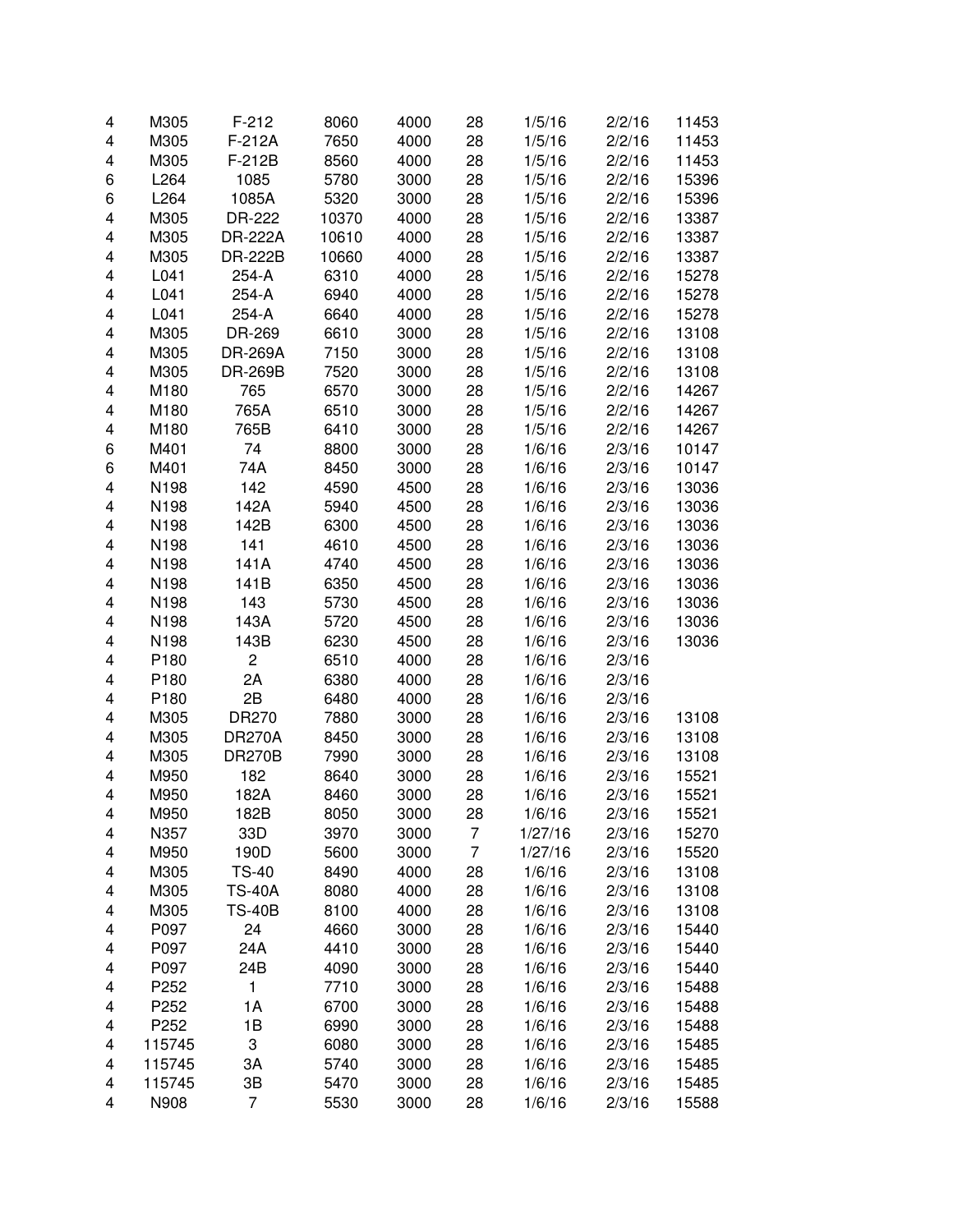| 4 | N908   | 7A      | 5360 | 3000 | 28 | 1/6/16  | 2/3/16 | 15588 |
|---|--------|---------|------|------|----|---------|--------|-------|
| 4 | N908   | 7B      | 5580 | 3000 | 28 | 1/6/16  | 2/3/16 | 15588 |
| 6 | L258   | 196-B   | 3900 | 3000 | 4  | 1/30/16 | 2/3/16 | 12350 |
| 6 | L264   | 1086    | 7310 | 3000 | 28 | 1/6/16  | 2/3/16 | 15396 |
| 6 | L264   | 1086A   | 7580 | 3000 | 28 | 1/6/16  | 2/3/16 | 15396 |
| 4 | P269   | 7       | 4390 | 3000 | 28 | 1/6/16  | 2/3/16 | 15494 |
| 4 | P269   | 7A      | 4380 | 3000 | 28 | 1/6/16  | 2/3/16 | 15494 |
| 4 | P269   | 7B      | 4310 | 3000 | 28 | 1/6/16  | 2/3/16 | 15494 |
| 4 | N198   | 140     | 5880 | 4500 | 28 | 1/6/16  | 2/3/16 | 13036 |
| 4 | N198   | 140A    | 5850 | 4500 | 28 | 1/6/16  | 2/3/16 | 13036 |
| 4 | N198   | 140B    | 6100 | 4500 | 28 | 1/6/16  | 2/3/16 | 13036 |
| 4 | N198   | 139     | 5080 | 4500 | 28 | 1/6/16  | 2/3/16 | 13036 |
| 4 | N198   | 139A    | 5320 | 4500 | 28 | 1/6/16  | 2/3/16 | 13036 |
| 4 | N198   | 139B    | 5440 | 4500 | 28 | 1/6/16  | 2/3/16 | 13036 |
| 4 | N266   | 122-E   | 4550 | 3000 | 28 | 1/6/16  | 2/3/16 | 13025 |
| 4 | N266   | 122-F   | 4670 | 3000 | 28 | 1/6/16  | 2/3/16 | 13025 |
| 4 | N266   | 122-G   | 4850 | 3000 | 28 | 1/6/16  | 2/3/16 | 13025 |
| 4 | N266   | 122     | 5110 | 3000 | 28 | 1/6/16  | 2/3/16 | 13025 |
| 4 | N266   | 122A    | 5180 | 3000 | 28 | 1/6/16  | 2/3/16 | 13025 |
| 4 | N266   | 122B    | 4780 | 3000 | 28 | 1/6/16  | 2/3/16 | 13025 |
| 4 | N152   | 129     | 7370 | 3000 | 28 | 1/6/16  | 2/3/16 | 15100 |
| 4 | N152   | 129A    | 7630 | 3000 | 28 | 1/6/16  | 2/3/16 | 15100 |
| 4 | N152   | 129B    | 7670 | 3000 | 28 | 1/6/16  | 2/3/16 | 15100 |
| 4 | M079   | 61      | 3840 | 3000 | 28 | 1/6/16  | 2/3/16 | 15146 |
| 4 | M079   | 61A     | 7010 | 3000 | 28 | 1/6/16  | 2/3/16 | 15146 |
| 4 | M079   | 61B     | 6520 | 3000 | 28 | 1/6/16  | 2/3/16 | 15146 |
| 4 | L041   | 256A    | 5540 | 3000 | 28 | 1/6/16  | 2/3/16 | 13241 |
| 4 | L041   | 256A    | 5220 | 3000 | 28 | 1/6/16  | 2/3/16 | 13241 |
| 4 | L041   | 256A    | 5400 | 3000 | 28 | 1/6/16  | 2/3/16 | 13241 |
| 4 | L041   | 255A    | 6770 | 4000 | 28 | 1/6/16  | 2/3/16 | 15278 |
| 4 | L041   | 255A    | 6680 | 4000 | 28 | 1/6/16  | 2/3/16 | 15278 |
| 4 | L041   | 255A    | 6720 | 4000 | 28 | 1/6/16  | 2/3/16 | 15278 |
| 4 | M180   | 766     | 6650 | 4000 | 28 | 1/6/16  | 2/3/16 | 14267 |
| 4 | M180   | 766A    | 7250 | 4000 | 28 | 1/6/16  | 2/3/16 | 14267 |
| 4 | M180   | 766B    | 7020 | 4000 | 28 | 1/6/16  | 2/3/16 | 14267 |
| 4 | 107700 | 022-A   | 5790 | 3000 | 28 | 1/6/16  | 2/3/16 | 14145 |
| 4 | 107700 | 022-A   | 5680 | 3000 | 28 | 1/6/16  | 2/3/16 | 14145 |
| 4 | 107700 | 022-A   | 5690 | 3000 | 28 | 1/6/16  | 2/3/16 | 14145 |
| 4 | 113908 | 11      | 6090 | 3000 | 28 | 1/6/16  | 2/3/16 | 13386 |
| 4 | 113908 | 11A     | 5950 | 3000 | 28 | 1/6/16  | 2/3/16 | 13386 |
| 4 | 113908 | 11B     | 5730 | 3000 | 28 | 1/6/16  | 2/3/16 | 13386 |
| 4 | M019   | 15      | 5670 | 3000 | 28 | 1/6/16  | 2/3/16 | 14016 |
| 4 | M019   | 15A     | 5550 | 3000 | 28 | 1/6/16  | 2/3/16 | 14016 |
| 4 | M019   | 15B     | 5710 | 3000 | 28 | 1/6/16  | 2/3/16 | 14016 |
| 4 | N361   | 11      | 8610 | 3000 | 28 | 1/6/16  | 2/3/16 | 1553  |
| 4 | N361   | 11A     | 8440 | 3000 | 28 | 1/6/16  | 2/3/16 | 1553  |
| 4 | N361   | 11B     | 8030 | 3000 | 28 | 1/6/16  | 2/3/16 | 1553  |
| 4 | P047   | 39-A    | 5720 | 3000 | 28 | 1/6/16  | 2/3/16 | 15199 |
| 4 | P047   | 39-A    | 5570 | 3000 | 28 | 1/6/16  | 2/3/16 | 15199 |
| 4 | P047   | 39-A    | 5840 | 3000 | 28 | 1/6/16  | 2/3/16 | 15199 |
| 4 | P189   | $2-D$   | 4070 | 3000 | 14 | 1/21/16 | 2/4/16 | 14267 |
| 4 | N321   | $101-C$ | 4900 | 3000 | 7  | 1/28/16 | 2/4/16 | 15184 |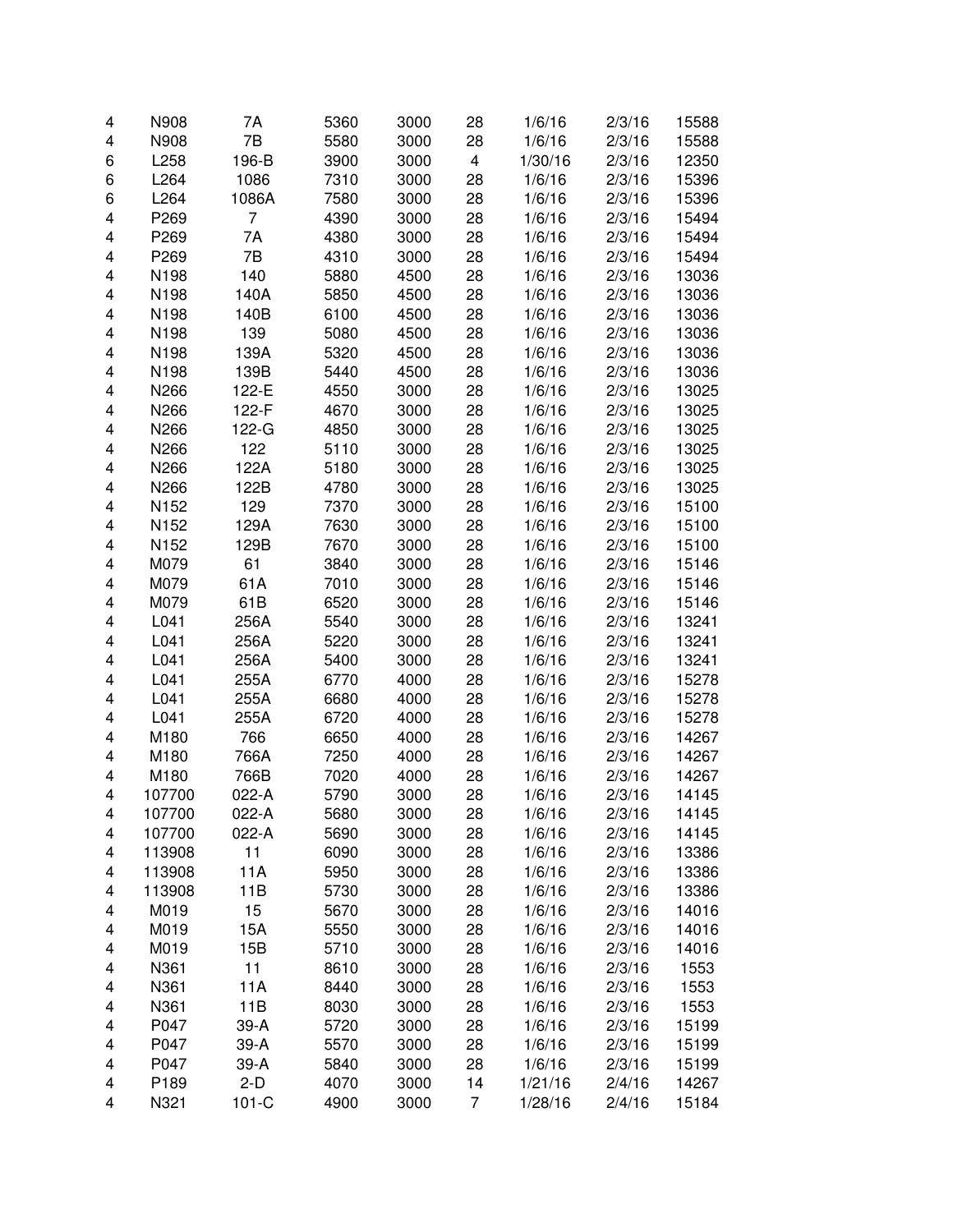| 4      | P <sub>190</sub> | 1                       | 7450  | 3000         | 28             | 1/7/16  | 2/4/16 | 15425  |
|--------|------------------|-------------------------|-------|--------------|----------------|---------|--------|--------|
| 4      | P190             | 1A                      | 6850  | 3000         | 28             | 1/7/16  | 2/4/16 | 15425  |
| 4      | P190             | 1B                      | 6800  | 3000         | 28             | 1/7/16  | 2/4/16 | 15425  |
| 4      | <b>DZA</b>       | $DP-3$                  | 11360 | 5000         | 28             | 1/7/16  | 2/4/16 | 5062P  |
| 4      | <b>DZA</b>       | DP-3A                   | 10440 | 5000         | 28             | 1/7/16  | 2/4/16 | 5062P  |
| 4      | <b>DZA</b>       | DP-3B                   | 10340 | 5000         | 28             | 1/7/16  | 2/4/16 | 5062P  |
| 4      | P079             | 63-D                    | 5040  | 3000         | $\overline{7}$ | 1/28/16 | 2/4/16 | 15146  |
| 4      | <b>DZA</b>       | BT-3                    | 12770 | 10000        | 28             | 1/7/16  | 2/4/16 | 5068A  |
| 4      | <b>DZA</b>       | BT-3A                   | 13290 | 10000        | 28             | 1/7/16  | 2/4/16 | 5068A  |
| 4      | <b>DZA</b>       | BT-3B                   | 12650 | 10000        | 28             | 1/7/16  | 2/4/16 | 5068A  |
| 4      | <b>DZA</b>       | $BT-4$                  | 13370 | 10000        | 28             | 1/7/16  | 2/4/16 | 5068A  |
| 4      | <b>DZA</b>       | BT-4A                   | 13930 | 10000        | 28             | 1/7/16  | 2/4/16 | 5068A  |
| 4      | <b>DZA</b>       | BT-4B                   | 13830 | 10000        | 28             | 1/7/16  | 2/4/16 | 5068A  |
| 4      | P189             | 1                       | 7380  | 3000         | 28             | 1/7/16  | 2/4/16 | 14267  |
| 4      | P189             | 1A                      | 7410  | 3000         | 28             | 1/7/16  | 2/4/16 | 14267  |
| 4      | P189             | 1B                      | 7070  | 3000         | 28             | 1/7/16  | 2/4/16 | 14267  |
| 6      | N361             | $15-B$                  | 2150  | 3000         | 1              | 2/3/16  | 2/4/16 | 15535  |
| 6      | N361             | $15-C$                  | 2210  | 3000         | 1              | 2/3/16  | 2/4/16 | 15535  |
| 4      | 115745           | $\overline{\mathbf{4}}$ | 6590  | 3000         | 28             | 2/3/16  | 2/4/16 | 15485  |
| 4      | 115745           | 4A                      | 6050  | 3000         | 28             | 2/3/16  | 2/4/16 | 15485  |
| 4      | 115745           | 4B                      | 6510  | 3000         | 28             | 2/3/16  | 2/4/16 | 15485  |
| 4      | 106578           | 5                       | 4260  | 3000         | 28             | 2/3/16  | 2/4/16 | 115562 |
| 4      | 106578           | 5A                      | 4450  | 3000         | 28             | 2/3/16  | 2/4/16 | 115562 |
| 4      | 106578           | 5B                      | 4570  | 3000         | 28             | 2/3/16  | 2/4/16 | 115562 |
| 4      | P228             | 6                       | 6200  | 3000         | 28             | 2/3/16  | 2/4/16 | 15243  |
| 4      | P228             | 6A                      | 6320  | 3000         | 28             | 2/3/16  | 2/4/16 | 15243  |
| 4      | P228             | 6B                      | 6210  | 3000         | 28             | 2/3/16  | 2/4/16 | 15243  |
| 4      | 106994           | 7-A                     | 3980  | 3000         | 28             | 2/3/16  | 2/4/16 | 16043  |
| 4      | 106994           | $7 - B$                 | 3950  | 3000         | 28             | 2/3/16  | 2/4/16 | 16043  |
| 4      | 106994           | $7 - C$                 | 3910  | 3000         | 28             | 2/3/16  | 2/4/16 | 16043  |
| 4      | N908             | 8                       | 5350  | 3000         | 28             | 1/7/16  | 2/4/16 | 15588  |
| 4      | N908             | 8A                      | 5390  | 3000         | 28             | 1/7/16  | 2/4/16 | 15588  |
| 4      | N908             | 8B                      | 4980  | 3000         | 28             | 1/7/16  | 2/4/16 | 15588  |
| 4      | P047             | $40-A$                  |       |              |                |         | 2/4/16 | 15199  |
|        |                  |                         | 5950  | 3000         | 28             | 1/7/16  |        |        |
| 4<br>4 | P047<br>P047     | $40-A$                  | 6370  | 3000<br>3000 | 28             | 1/7/16  | 2/4/16 | 15199  |
|        |                  | $40-A$                  | 6130  |              | 28             | 1/7/16  | 2/4/16 | 15199  |
| 4      | N152             | 130                     | 6180  | 3000         | 28             | 1/7/16  | 2/4/16 | 15100  |
| 4      | N152             | 130A                    | 5920  | 3000         | 28             | 1/7/16  | 2/4/16 | 15100  |
| 4      | N152             | 130B                    | 6300  | 3000         | 28             | 1/7/16  | 2/4/16 | 15100  |
| 4      | N205             | 11                      | 5600  | 3000         | 28             | 1/7/16  | 2/4/16 | 14339  |
| 4      | N205             | 11A                     | 5170  | 3000         | 28             | 1/7/16  | 2/4/16 | 14339  |
| 4      | N205             | 11B                     | 5210  | 3000         | 28             | 1/7/16  | 2/4/16 | 14339  |
| 4      | N205             | 12                      | 5610  | 3000         | 28             | 1/7/16  | 2/4/16 | 14339  |
| 4      | N205             | 12A                     | 5300  | 3000         | 28             | 1/7/16  | 2/4/16 | 14339  |
| 4      | N205             | 12B                     | 5450  | 3000         | 28             | 1/7/16  | 2/4/16 | 14339  |
| 4      | N205             | 13                      | 5290  | 3000         | 28             | 1/7/16  | 2/4/16 | 14339  |
| 4      | N205             | 13A                     | 5700  | 3000         | 28             | 1/7/16  | 2/4/16 | 14339  |
| 4      | N205             | 13B                     | 4950  | 3000         | 28             | 1/7/16  | 2/4/16 | 14339  |
| 4      | N205             | 14                      | 5030  | 3000         | 28             | 1/7/16  | 2/4/16 | 14339  |
| 4      | N205             | 14A                     | 4720  | 3000         | 28             | 1/7/16  | 2/4/16 | 14339  |
| 4      | N205             | 14B                     | 4400  | 3000         | 28             | 1/7/16  | 2/4/16 | 14339  |
| 6      | N361             | 12                      | 7860  | 3000         | 28             | 1/7/16  | 2/4/16 | 15535  |